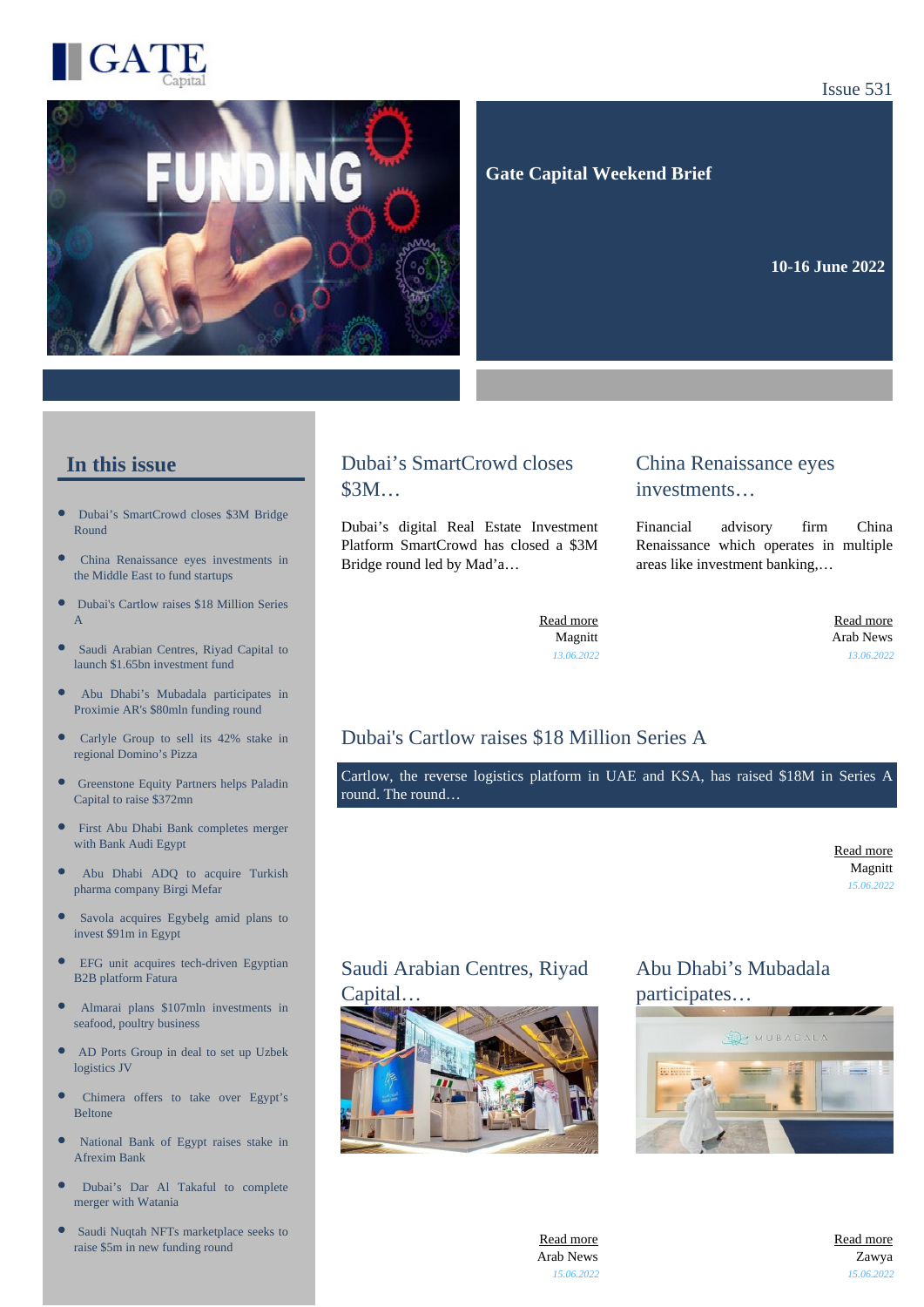#### Carlyle Group to sell its 42% stake in regional…

 Shareholders of Batic Investments and Logistics Co. ratified the business transactions and contracts concluded with Smart Solutions Co. Ltd, during an ordinary general meeting (OGM), held on June 13, according to a bourse filing.

> [Read more](https://gatecapital.net/back_office/newsletters/tracking/6038/673) Argaam *09.06.2022*

#### Greenstone Equity Partners helps Paladin…

 Leading international venture capital Paladin Capital Group has announced closure of its Cyber Fund II at \$372 million with the support of Greenstone Equity Partners, a leading licensed fund placement firm in the Middle East.

# First Abu Dhabi Bank completes merger with…

 First Abu Dhabi Bank has announced the completion of a legal merger with Bank Audi Egypt to operate as a single legal entity under the new name, First Abu Dhabi Bank Egypt.

 [Read more](https://gatecapital.net/back_office/newsletters/tracking/6043/673) Arabian Business *14.06.2022*

 [Read more](https://gatecapital.net/back_office/newsletters/tracking/6036/673) Arab News *12.06.2022*

#### Abu Dhabi ADQ to acquire Turkish pharma…

 Abu Dhabi's ADQ has entered into a definitive agreement to acquire Turkish pharmaceutical company Birgi Mefar Group (BMG). The acquisition will be a strategic addition to the UAE sovereign wealth fund's healthcare & life sciences platform.

#### Savola acquires Egybelg amid plans to invest…

 Saudi Savola Foods Ltd. has acquired Egyptian Belgian Co., known as Egybelg, amid plans to invest 1.7 billion Egyptian pounds (\$91 million) in Egypt over the next two years.

# EFG unit acquires tech-driven Egyptian B2B…

 Tanmeyah for Microfinance Services, a wholly-owned subsidiary of EFG Hermes Holding and Egypt's leading provider of microfinance solutions, has announced that it has successfully acquired Fatura Netherlands BV (Fatura).

 [Read more](https://gatecapital.net/back_office/newsletters/tracking/6029/673) Zawya *13.06.2022*

 [Read more](https://gatecapital.net/back_office/newsletters/tracking/6037/673) Arab News *09.06.2022*

 [Read more](https://gatecapital.net/back_office/newsletters/tracking/6045/673) Trade Arabia *15.06.2022*

#### Almarai plans \$107mln investments in seafood,…

 Saudi Almarai's board of directors has approved plans to invest a total of over 400 million riyals (\$107 million) into its food businesses.

#### AD Ports Group in deal to set up Uzbek logistics…

 AD Ports Group, the leading facilitator of global trade, logistics, and industry, has signed a head of terms agreement with Enter Engineering Group to launch new businesses providing logistics and freight forwarding services in the Central Asian nation of Uzbekistan.

#### Chimera offers to take over Egypt's Beltone

 UAE's Chimera Investments has submitted a mandatory non-binding offer to the Egyptian Financial Regulatory Authority for the acquisition of investment bank Beltone Financial Holding.

 [Read more](https://gatecapital.net/back_office/newsletters/tracking/6040/673) Zawya *14.06.2022*

 [Read more](https://gatecapital.net/back_office/newsletters/tracking/6031/673) Trade Arabia *11.06.2022*

 [Read more](https://gatecapital.net/back_office/newsletters/tracking/6035/673) Arab News *13.06.2022*